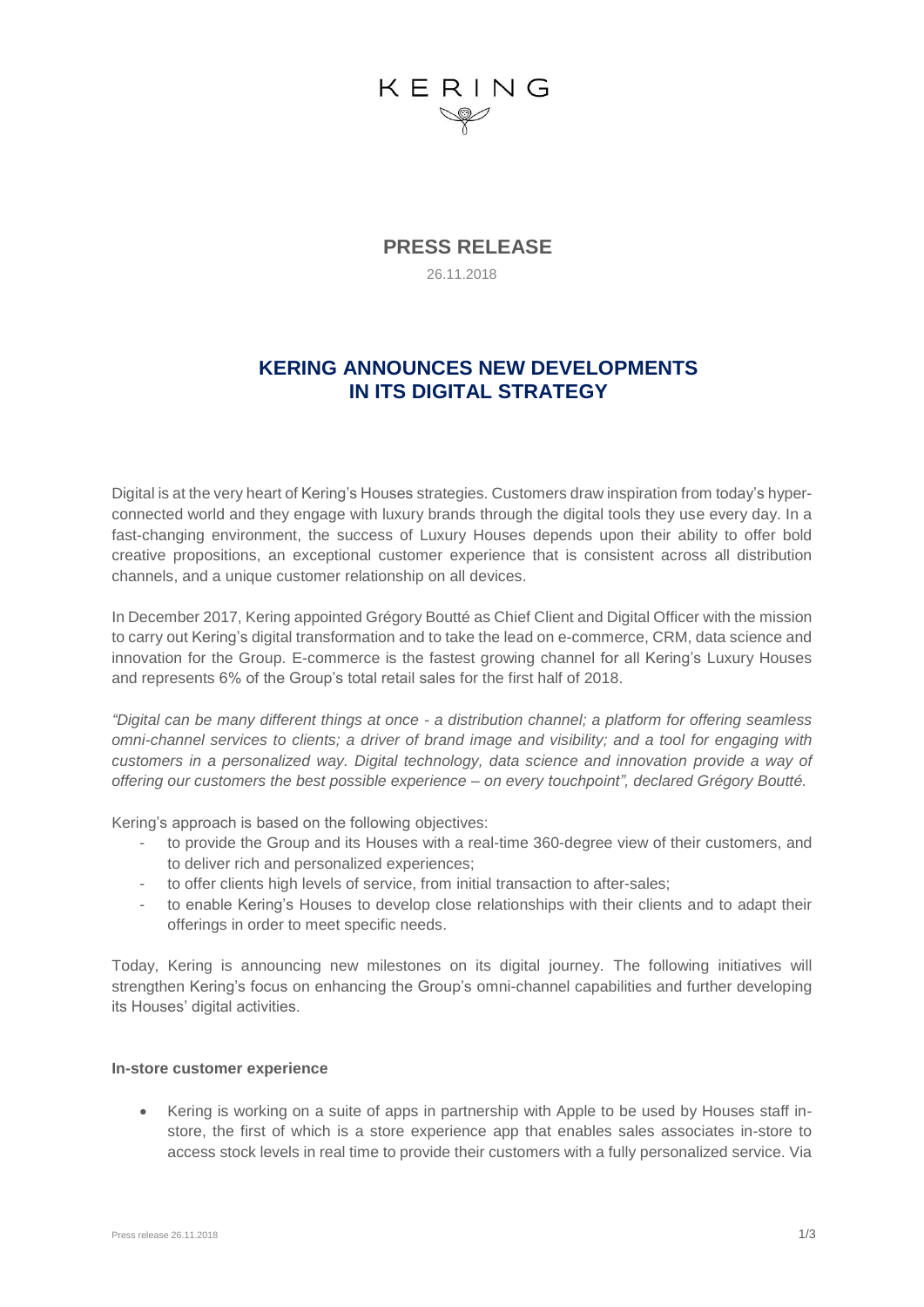

the app, sales associates know instantly if a specific size or color is available in-store or if it can be ordered from other stores; they can also give customized styling recommendations. The app is now available in two-thirds of the stores of our three biggest Couture & Leather Goods brands and is used by 6,500 sales associates around the world every day. In addition, Kering is exploring advanced technologies with Apple to further enhance client experience on iOS devices, including improving the payment experience in-store.

# **Client service**

• Kering developed a new approach to customer service with centralized teams in Europe and the US focused on addressing customers' requests. Gucci, Saint Laurent and Bottega Veneta have dedicated teams, while other brands grouped their efforts under a single customer service unit, operated by Kering on their behalf. All brands use best-in-class digital tools that provide their Client Service Representatives with a 360 view of each client, enabling them to deliver a fully personalized experience.

# **CRM and Communication**

- Kering has launched several pilot projects using data science techniques to deliver personalized messages and experiences to customers, based on their profile and purchasing history.
- All Kering Houses have launched or are launching WeChat mini-programs in order to build as close a relationship as possible with their Chinese customers and to offer social commerce.

# **E-commerce**

- Kering will leverage its in-house technology and operations team to fully internalize the ecommerce activities currently handled through the joint venture with YNAP. Following a highly successful and fruitful seven-year partnership with YNAP, these e-commerce activities will transition to Kering in the first half of 2020.
- Coordinated efforts and shared expertise with YNAP have enabled Kering Houses to enhance the level of service of their e-commerce websites. Most of them now offer services such as check availability, reserve in-store, make store appointment, pick-up in-store, return in-store, exchange in-store, and buy online in-store.
- Kering will continue to develop partnerships with third-party e-commerce platforms when relevant.

# **Digital capabilities**

- A data science team has been created at Group level to improve the service provided to the clients of Kering's Houses by making the best use of the available data.
- A China-based Client & Digital team is currently being formed. It will be responsible for adapting digital practices to the Chinese market, along with identifying and promoting innovations from China to other markets.